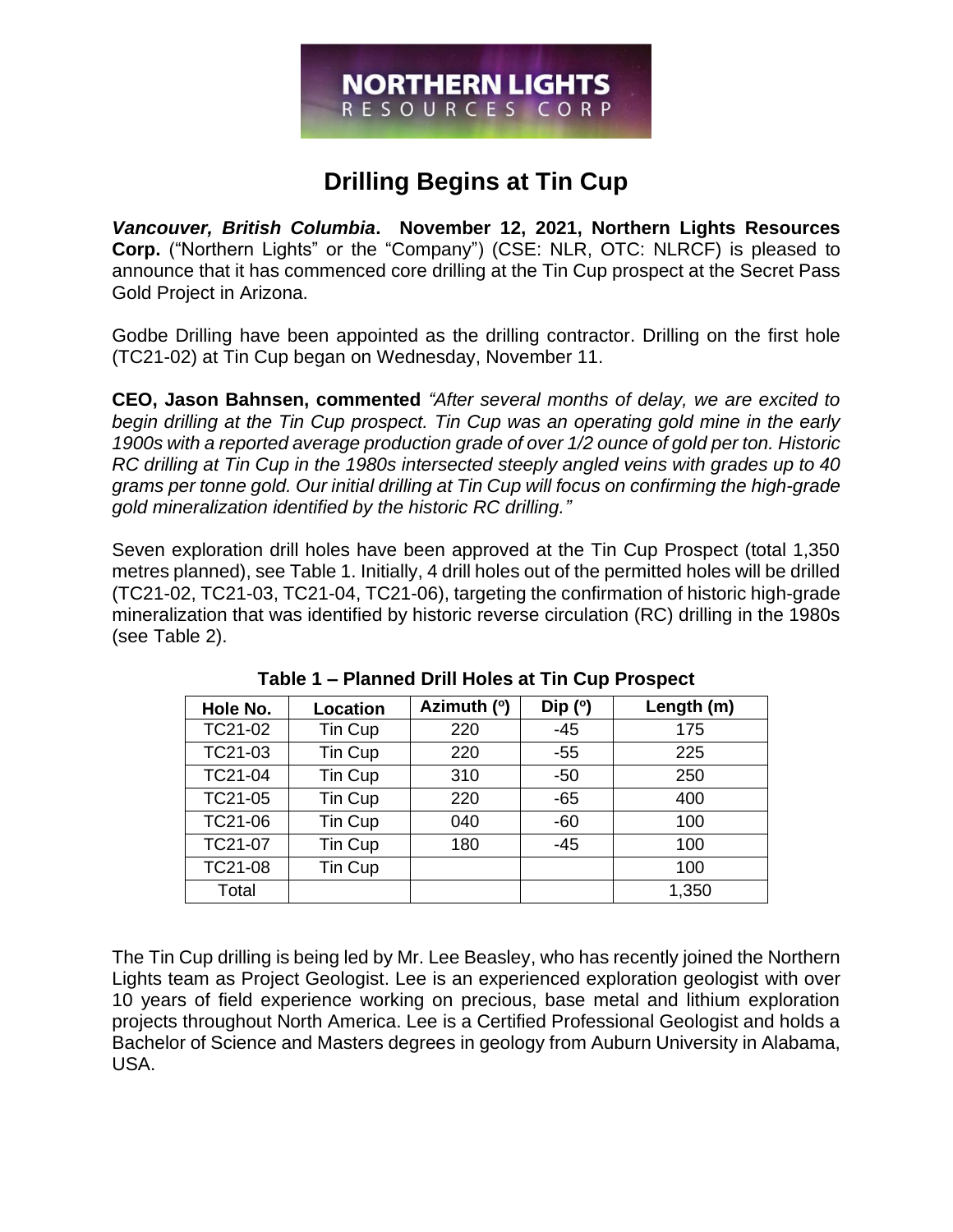#### Tin Cup Zone

Records show that there was a historic small-scale open pit and underground mine located at Tin Cup. The mine reportedly produced several hundred tons of mineralized material grading 15 g/t to 31 g/t of gold. Historic workings, from approximately 1918 to the early 1930s, included an open pit and an inclined shaft to a depth of 21 metres (70 ft) with minor underground level workings.

During the period from 1984 to 1991, a total of 145 drill holes (predominately reverse circulation drilling) were drilled at Tin Cup with many holes intersecting high-grade gold mineralization. The historic drilling had an average depth of approximately 95 metres and a maximum depth of 180 metres.

The Tin Cup Gold Zone is localized along the steeply northeast-dipping Frisco Mine Fault. The gold mineralization is hosted by Tertiary andesite and associated with the margins of rhyolite dykes that occur as lenses within the Frisco Mine Fault. A few of the deepest historic drill holes intersected gold mineralization in the Proterozoic basement granite.

The mineralized zone at Tin Cup has a strike length of approximately 245 metres to drill indicated depth of 180 metres and is open along strike and depth. Higher grade mineralization (greater than 10 g/t Au), is localized in narrow sub-vertical structures developed within broader zones of lower grade mineralization ranging up to 86 metres in width. The mineralization plunges to the northwest at 50 degrees. Surface oxidation is variable extending to a maximum depth of up to 120 metres based on historical drilling. Selected historic intersections are summarized in Table 2.

| Hole No.     | Year | Type      | Depth (m) | Interval (m) | Width (m) | Au g/t |
|--------------|------|-----------|-----------|--------------|-----------|--------|
| <b>TC-01</b> | 1984 | <b>RC</b> | 52        | 22.9-30.5    | 7.6       | 7.6    |
|              |      |           |           | 21.2-51.5    | 30.3      | 2.9    |
| $TC-10$      | 1985 | <b>RC</b> | 176       | 89.9-121.9   | 32        | 13.6   |
|              |      |           |           | including    | 1.5       | 40.4   |
|              |      |           |           | including    | 12.2      | 20.8   |
| $TC-15$      | 1985 | <b>RC</b> | 146       | 111.2-115.8  | 4.6       | 13.1   |
| <b>TC-30</b> | 1986 | <b>RC</b> | 150       | 63.3-150     | 86.7      | 4.1    |
|              |      |           |           | including    | 9.1       | 17.7   |
| <b>TC-32</b> | 1986 | <b>RC</b> | 90        | 18.8-69.7    | 50.9      | 2.7    |
| <b>TC-11</b> | 1987 | <b>RC</b> | 90.9      | 46.9-90.9    | 44        | 2.8    |
| <b>TC-14</b> | 1986 | <b>RC</b> | 121       | 90.9-121.9   | 31        | 5.8    |

**Table 2 - Selected Historic Drill Results at Tin Cup Zone**

Note: These results are historical in nature and a Qualified Person has not done sufficient work to verify these previous drilling results. Previously released on October 28, 2020.

See Figure 1 that shows the location of the Tin Cup prospect in the Secret Pass claim package. Figure 2 shows a schematic model cross section of Tin Cup with the proposed drill hole locations.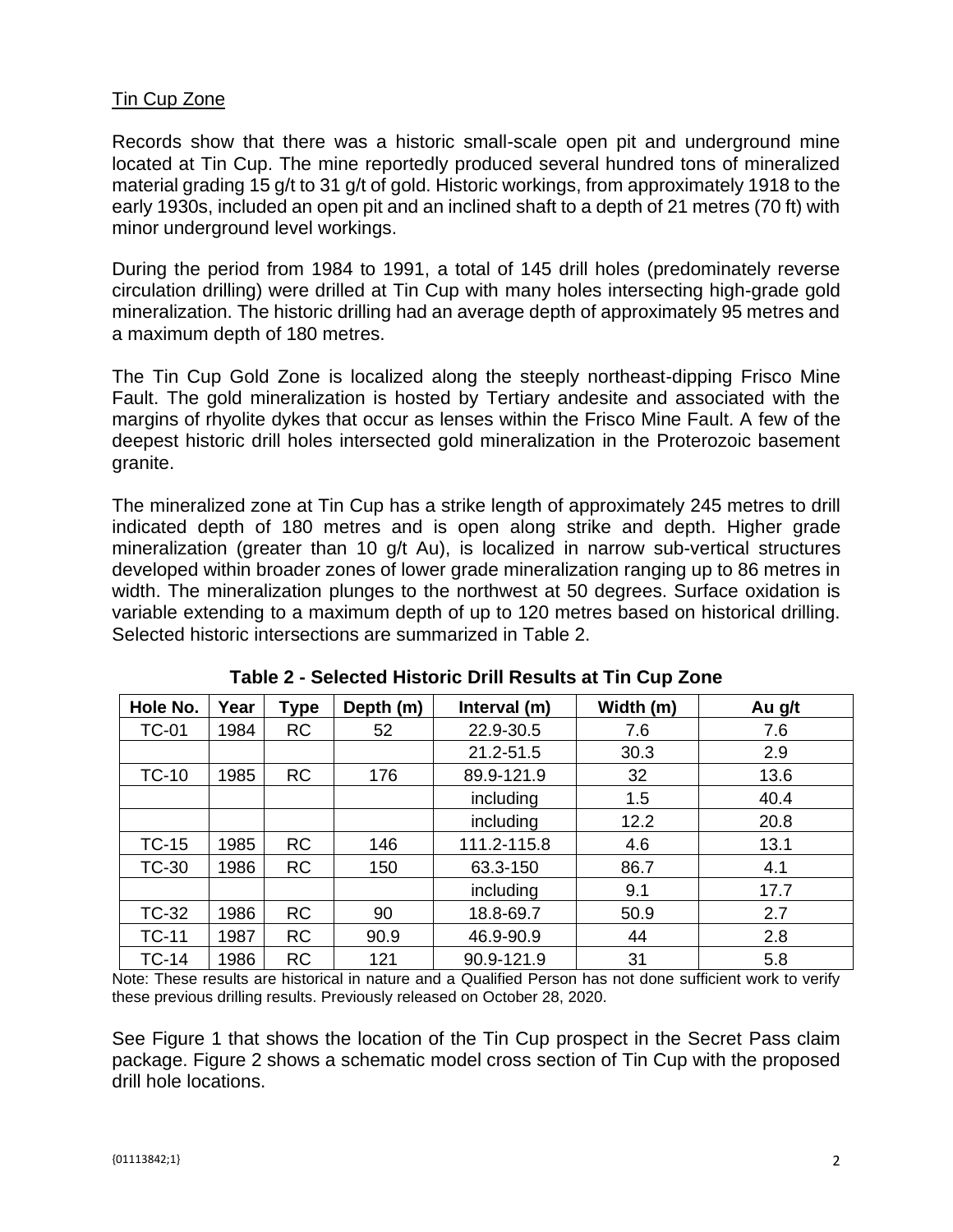

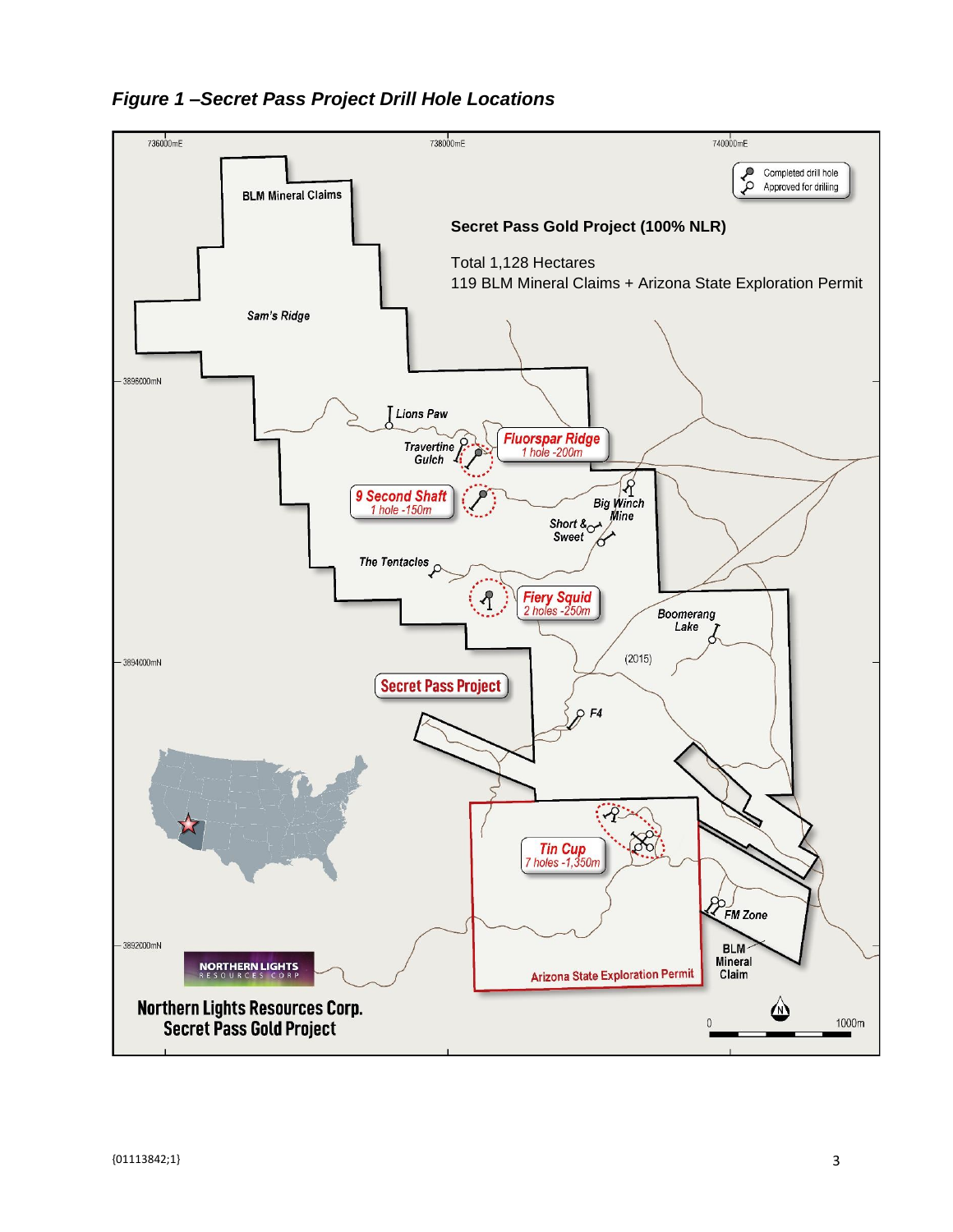